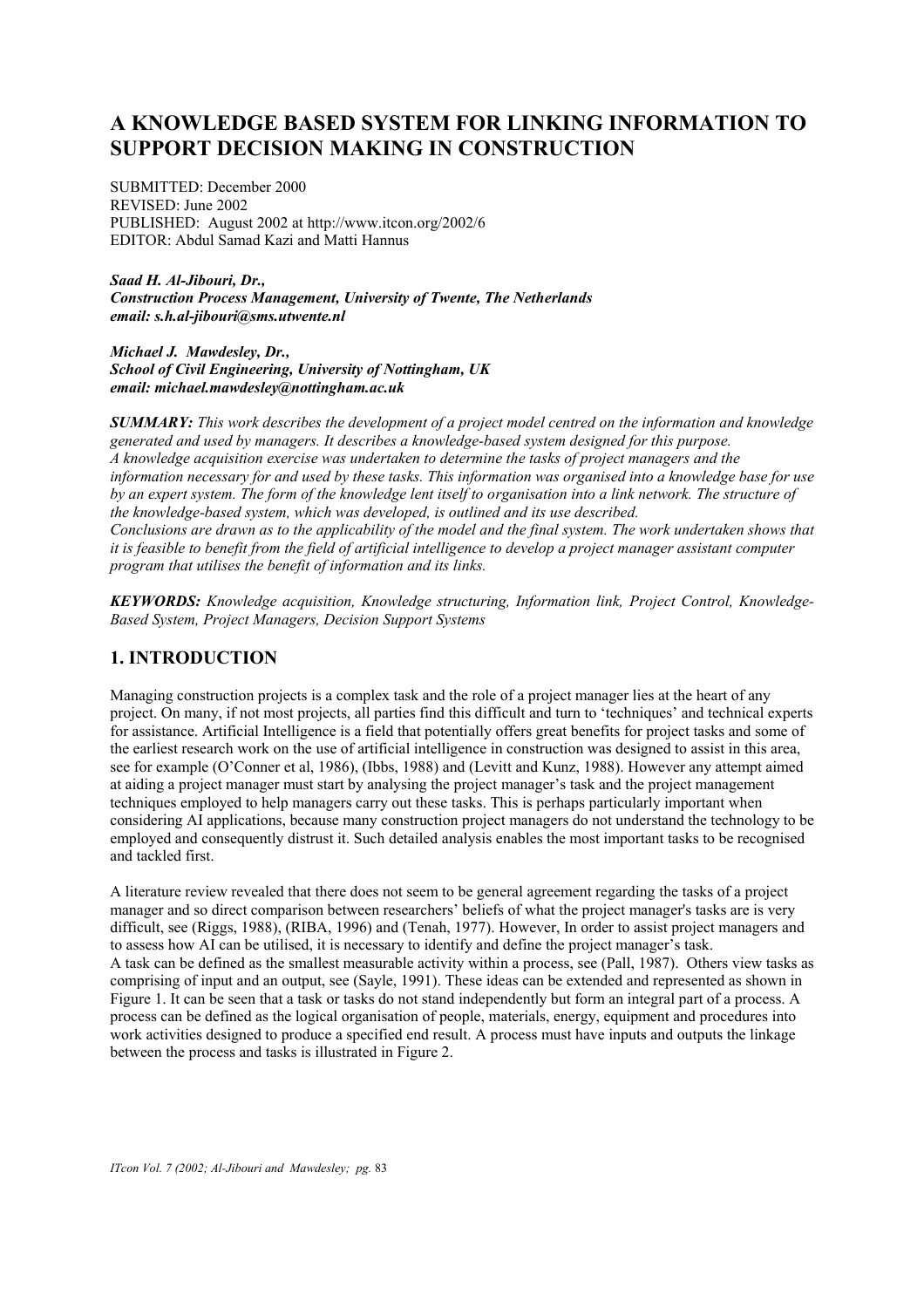

*FIG.1: Input and output of a task (Adopted and modified from Sayle, 1991)*



*FIG.2: Linkage between process and tasks (Adopted from Pall, 1987)*

Although (Pall, 1987) describes the work processes to be sequential, in reality tasks interact and can go in parallel as well as sequentially. Figure 3 illustrates a more suitable linkage between tasks in a process.

For example, in planning, it is important to know the dependency between the information and how the information flows towards the final objectives. Once the information flows are understood, monitoring and controlling the flow of information assures that the right people receive the right information at the right time. Furthermore, when a task is experiencing difficulties, or when changes are made, the root of the difficulty can be more easily identified. Thus, an understanding of any of process must be preceded by diagnosis and prescription of the elements of the process.

This concept relies on defining tasks and their requirements in order to improve process control, see (Pall, 1987) and (Drukker, 1991).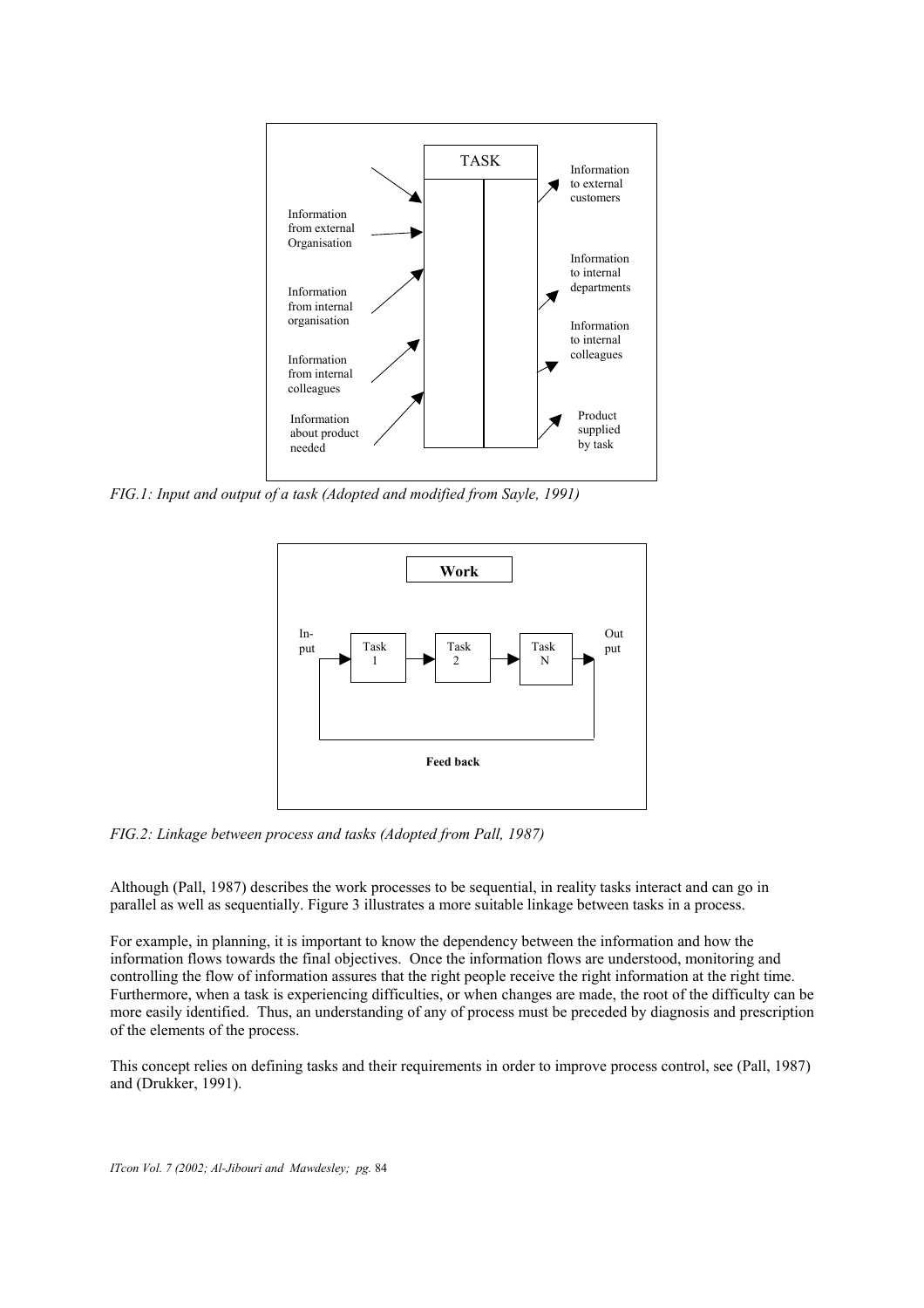The paper described here reports on the development of a model centred on the information and knowledge generated and used by the managers. It relies on the recognition of the interdependence of the information and analyses it to generate tasks tailored to specific stages of a project. A knowledge-based system is developed to identify the interrelationship between tasks, to analyse the interdependency, to generate the tasks and to recommend corrective actions. This was then used as the basis for an intelligent decision-support system for project managers.

# **2. BASIC MODEL AND METHODOLOGY EMPLOYED**

An initial information link model has been developed which establishes the linkage between project manager's tasks. The links between the tasks were established based on literature review and also by interviewing a small number of experts. Further, this initial link model was taken as a tool to facilitate a structured interview with experts from the construction industry. These interviews were aimed at defining tasks in terms of the information they require and the information they produce, a task being the a main building block in the basic information link model. All tasks were mapped out to define their interaction based on their information requirement. In the second phase of this research, the initial link model was then extended into a basic information link model. The process representing the development of the basic link model can be seen in figure 3. The following sections contain brief descriptions of the steps constituting this process.

## **2.1 The process of knowledge acquisition**

The process of eliciting knowledge for this research took place in Saudi Arabia and utilised a structure interview method. The process of knowledge acquisition followed in this research comprised several steps that are described briefly in the following sections.

### **2.1.1 Preparatory work**

This step started with a literature review and ended with a first proposal of the interrelation of the project manager's tasks (initial link information model) along with the proposed definition of the project manager's tasks.

A project is an information flow over time, though projects can be seen as one complete system that has as its input a client's request and as its output the physical project (building) as shown in figure 4. It is composed of many subsystems (tasks). These tasks are interrelated. The interrelation between tasks is a factor in the dependency of information required by a task from other tasks. In other words, each task to be performed requires information. This information forms the 'input'. When the task is performed, it produces information 'output'. The output becomes an input to a subsequent task or tasks.

The proposed interrelation of the project manager's tasks served as a basis for interviewing experts and had two main purposes: firstly, to gain experts' views about the proposed relationship of tasks, their comments on the relationship and the content of the whole structure, and secondly, to elicit the information required and produced by each task.

A three-section form was prepared. The first section 'The heading', is the title of the task. This title is made up of two further sections: the first is concerned with the project manager's function toward the task and the second is the name of the task. The second part is the information required for the task, is entitled 'Input', the third part is the 'Output' generated by the task.

A form on A4 size paper was prepared for each task. An example of a reduced size of knowledge acquisition form is shown in figure 5.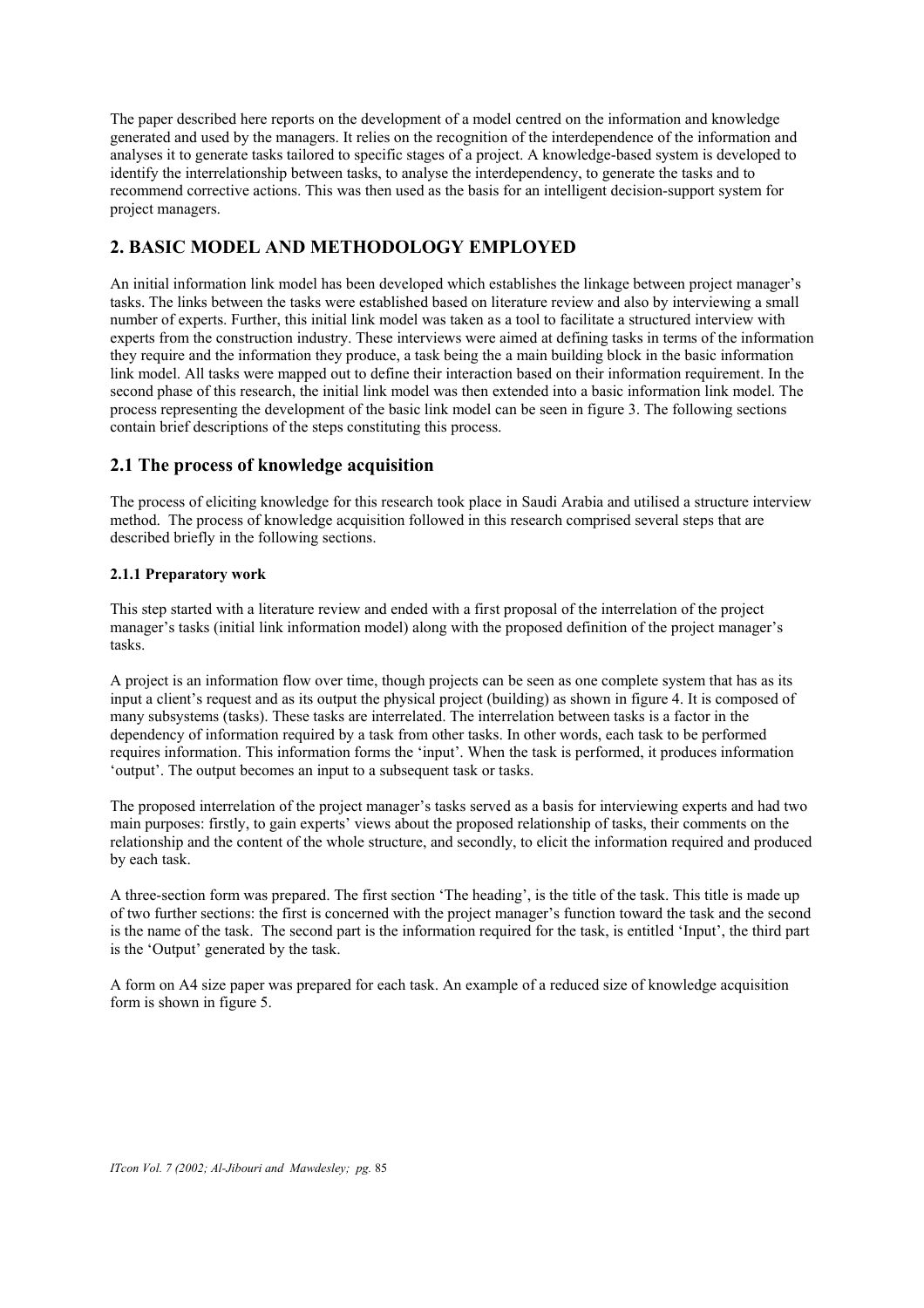

*FIG.3: The development of the basic model*



*FIG.4: Information versus time*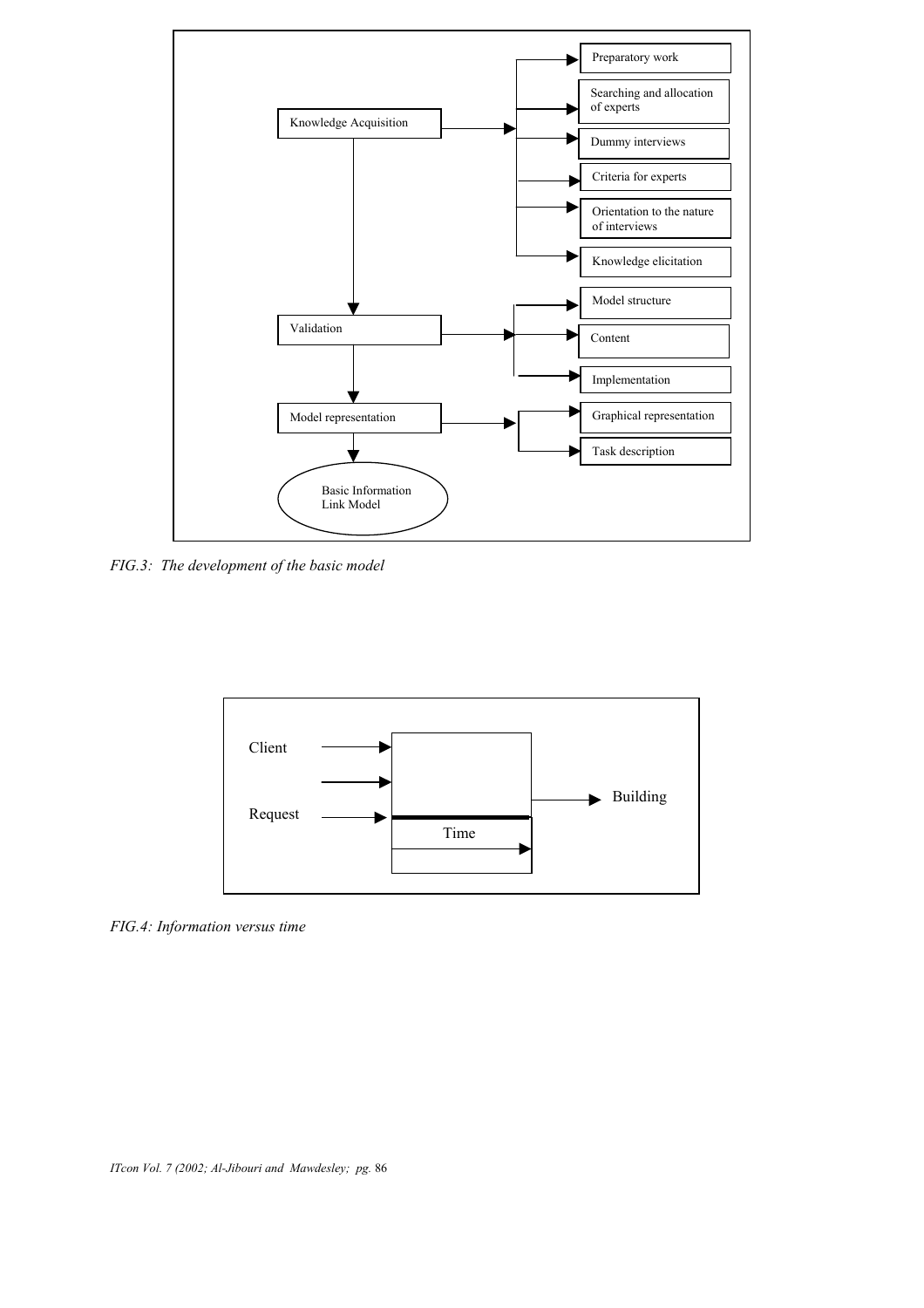|                                                                                | Title: Define roles of parties involved                                                                       |  |  |  |
|--------------------------------------------------------------------------------|---------------------------------------------------------------------------------------------------------------|--|--|--|
| Input                                                                          | Output                                                                                                        |  |  |  |
| Need for specialised<br>expertise<br>Current staffing<br>Government regulation | Responsibility for design<br>Responsibility to admit design<br>Responsibility to carry out special<br>studies |  |  |  |

*FIG.5: An example of a reduced size of the knowledge acquisition form*

### **2.1.2 Searching for and allocating experts**

It is difficult to locate project mangers who have experience of all stages of a project and who have extensive experience in representing various parties within a project. It is more usual, especially in large organisations, to find managers who are proficient in certain stages or in specific disciplines within a project.

The difficulty of locating experts willing to volunteer and share their knowledge was recognised at an early stage. Using previous established contacts and sources of expertise, possible experts were searched out prior to the actual visits. A report was sent to project directors to be circulated in order to seek out proficient parties who might be interested in participating and who would be willing to be interviewed. The report consisted of the objectives of the research, the expected basic capabilities of the expert system to be developed, a suggested process for acquiring the knowledge, an explanation of how to fill in knowledge acquisition form, a list of project manager's tasks and a brief definition of the project manager's tasks.

### **2.1.3 Dummy interviews**

In his research, Ignizio (1991) emphasises the importance in initial meetings with experts and highlights the potential gains to the knowledge engineer. He advises the following as part of a dummy interview:

- Prior to the meeting, the knowledge engineer should make an all-out effort to familiarise himself with the problem, the domain, and the terminology used within the domain.
- Locate the meeting in comfortable surroundings. Limit the duration of the meeting (such a meeting should last less than 2 hours).
- The meeting should be conducted in an informal, relaxed manner.
- Tell the expert what your plans and goals are, and explain the purpose of the system and what it can do (and cannot do) for the expert as well as the organisation.
- Explain the evolution of the expert system (in particular discuss how initial decisions, developed by early prototypes, are likely to appear).

Before the actual interviews, dummy interviews were carried out in order to assess the efficacy of the method. Two interviews were conducted unofficially and without record, for the purpose of assessing how other experts might be interviewed. Each of the dummy interviews took approximately four hours and covered only eight tasks. The following points were noted:

• The project manager's tasks totalled 55 and it was noted that each task would take in excess of 20 minutes. Therefore to interview one expert and to record the input and output of all tasks would be an extremely lengthy process.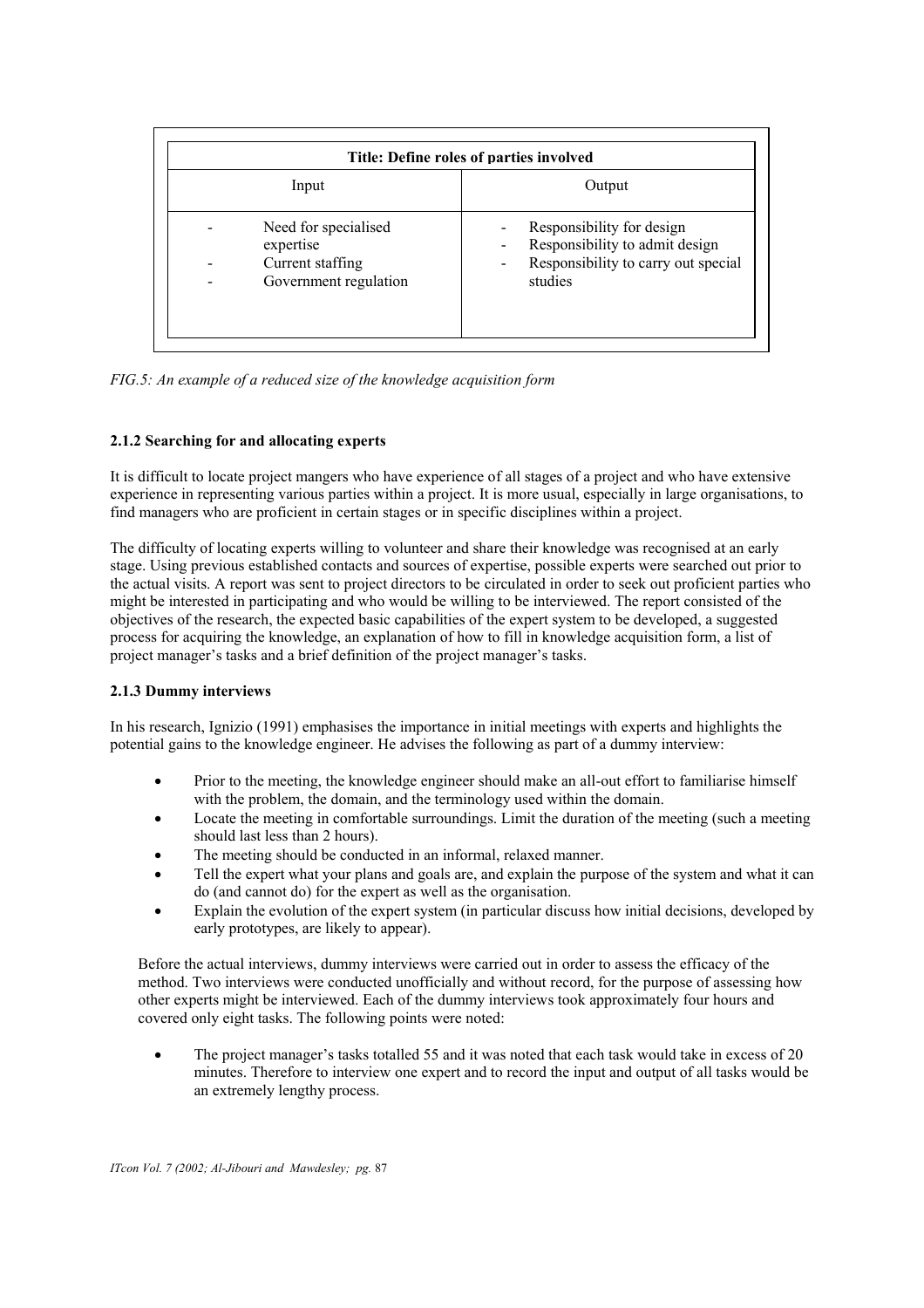- Interviewees were occasionally diverted from or expanded on a task under discussion. This made the process even lengthier.
- The first trials of the interviews showed that all the tasks might be more appropriate for managers and specialists who were directly involved with such tasks in their day-to-day work to be interviewed. For example, specialist managers from the 'contracting section 'should be interviewed about tasks related to the tendering process.

Based on the findings from the dummy interviews, a decision was made that it would be more appropriate to interview specialists in addition to project managers who have many years of construction experience. Specialists and managers include:

- A project manager who have many years of experience in construction projects.
- A design manager who have many years experience in managing a design department or sections.
- Senior architects, senior civil engineers, senior electrical engineers, senior mechanical engineers and senior specification writers.
- Senior cost engineers and engineers in charge of material take-off.
- Senior engineers who have experience in contracting and budget departments.
- Project planners who have long experience in planning construction projects.
- A manger with many years experience in charge of quality control/quality system.

Setting up the above criteria for experts allowed an approach to be made to the relevant departments in the organisation chosen for the interview. Experts who met the criteria were approached to obtain their willingness to participate. The agreement of individuals was obtained while orientating them to the nature of the interview.

#### **2.1.4 Orientation to the nature of the interview**

Kvale (1996), when discussing steps to qualitative interviewing advises that subjects should be briefed before the actual interview. He indicated that proper briefing is essential and is part of the validation process. This was thought to be important for this research.

Before the interviews were conducted, three days were spent in order to familiarise the experts with the nature of the interview, as well as to arrange suitable times. In total, 18 interviewees were presented with a coloured chart showing the relationship of the project manager's tasks drawn on CAD onto A2 paper. Each expert, with the exception of four senior engineers and an architect who was working at an engineering section, was given a graphical representation of the interrelationship of the tasks, and was oriented individually. The four who were working together were oriented as a group. Each orientation took approximately 45 minutes to one hour.

Following the briefing, the experts were then asked if they would participate and were willing to be interviewed. Those who responded positively were scheduled and were given a free choice of a task or tasks in which they considered themselves to be experts. Six stated that they would find it difficult to state the entire input and output of the tasks they had selected in one simple session. It was decided that the form should be completed without time restrictions and should be collected at a later date.

#### **2.1.5 Interviewing**

The orientation of the experts proved useful. Ten experts were interviewed. Other experts who preferred to complete the forms at their own pace were visited at the time they specified. The interview started immediately when the experts met for the second time. Experts were mentally prepared but all preferred their comments to be noted as they talked.

The interviews were carried out on the basis of an example of a school project to ease and aid knowledge acquisition. The content of the form was scrutinised and clarification was sought where necessary. Three experts misunderstood the intention of the form, which was designed to have two columns: an input column and an output column. These experts wrote the relevant information as the input, but missed in the second column what was intended to be generated as the output of a task, recording instead an output for a piece of information. For example, for input "interview clients" the recorded output was "for better understanding of the requirements".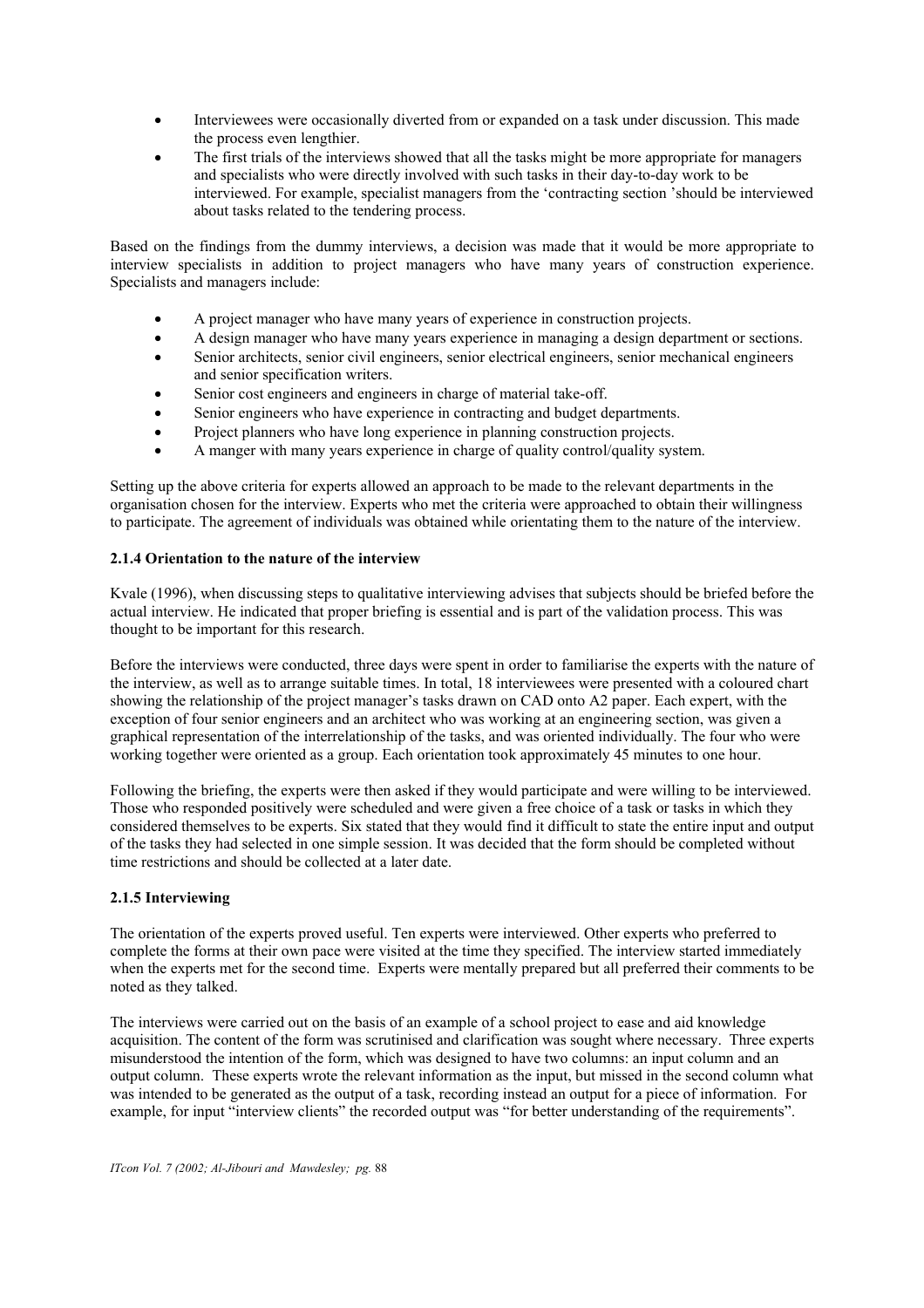## **2.2 Knowledge elicitation**

Interpreting knowledge gained from experts is termed knowledge elicitation; see (Elizabeth, 1989). The interview described in the previous section resulted in describing each task in terms of inputs and outputs. Mapping out the tasks was done on the basis that a task generates an output, and if this output is required by another task or tasks, then the tasks are said to be interrelated. This allows all tasks to be linked by this information into a network.

The resulting model produced a chart which, when drawn out, is physically very long. (3 metres long) Although such a chart might seem a disadvantage, there are many benefits to be gained from a graphical representation on one sheet. This allows the actual user of the chart to grasp the entirety of the project with ease.

The production of the information link network was an iterative process. It includes validation of the initial information link model through experts' interviews. This resulted in some refinements and suggestions concerning the initial information link model.

The final interview took the form of a workshop and aimed to validate the basic information link model and discuss its generality. It is noted that to maintain the generic nature of the model a learning facility is included by which particular information can be specified in more detail (if necessary) by the user organisation to meet their specific practice. For example, in tasks related to the authorisation of permits and approvals each organisation has to deal with specific government authorities (regarding the fund approvals). The nature and location of the project dictate what permits would have to be obtained and from what authorities. Another example related to the tasks involved in organising the project.

Information, which defined the roles of parties, such as learning government regulations regarding Architectural Engineering (A/E), was kept very general. Tasks fall into ten types based on their interdependency.

## **2.3 Validation of the model structure**

The final validation of the tasks' interrelationship was performed in two workshops of three hours each. This workshop brought together six experts from the General Directorate of Military Work –Ministry of Defence – Saudi Arabia who were engaged at that time in the design of numerous projects of various types. These experts were as follows:

An architectural section head, mechanical section head, electrical section head, and structural section head, a design manager and a planning manager.

In the first workshop experts were oriented and provided with the graphical diagram of the interrelationship of the project manager's tasks.

The workshop started with an orientation to the diagram of the interrelationship, followed by a brief of what was required. The group generated written comments about the diagram. Following the receipt of the comments, an open discussion was held with the same group in order to clarify some issues.

The comments prepared by the experts stated that the structure of the model reflects the existing practice in managing projects.

It was predicted that an individual expert could not remember all the detailed characteristics of all tasks (e.g. input, output), though it was planned to elicit the knowledge at a second stage by interviewing more experts, to produce one form for each task. The form produced listed more than what one expert thought of as input and output. The method adopted has a good deal in common with Delphi technique as it is based on eliciting and refining knowledge in different locations in a repetitive manner and has the advantage of acquiring knowledge in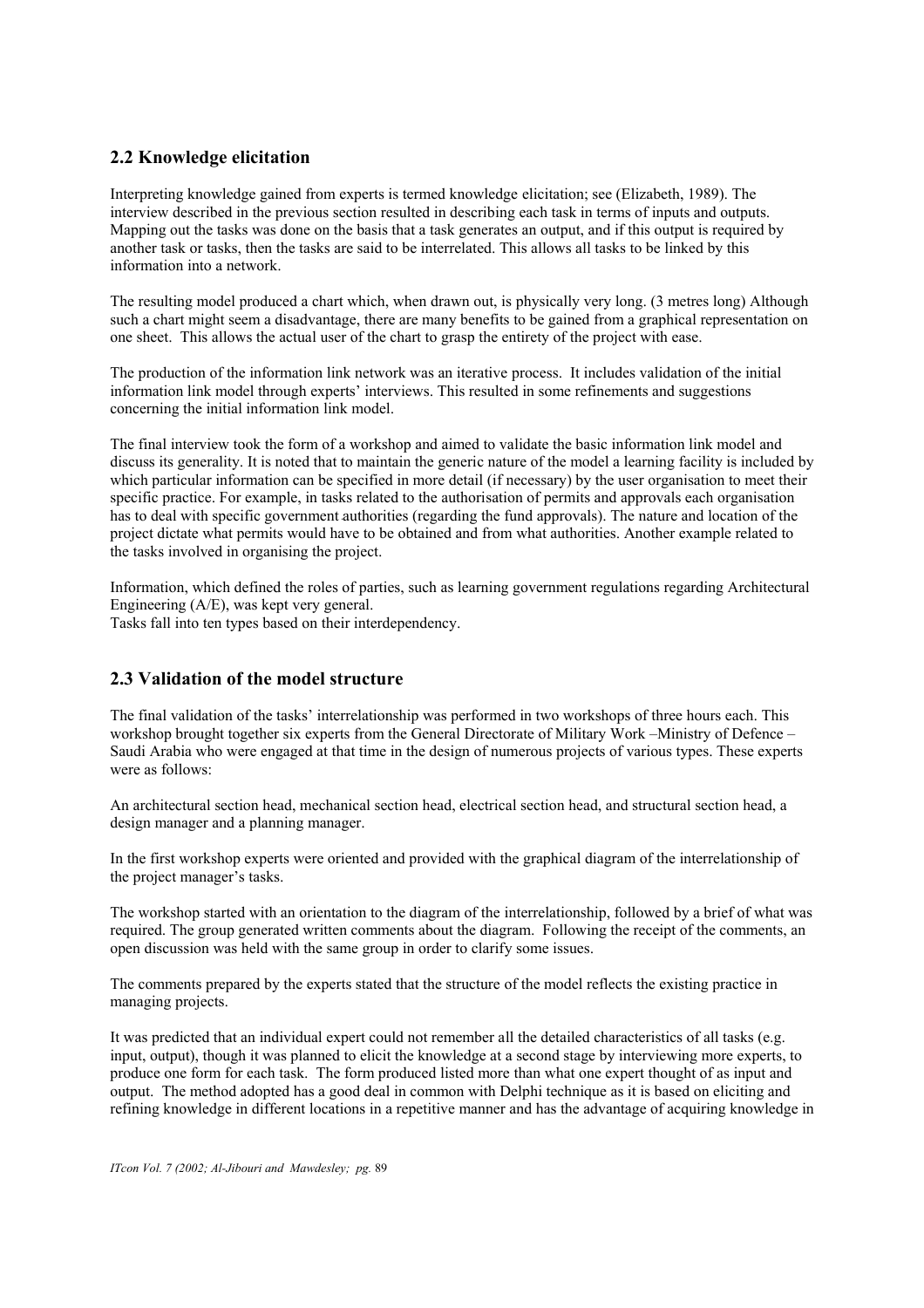a repetitive manner for validation purposes. Two high-grade experts made themselves available for consultations. One of them had 44 years of experience and worked with the American Corps of Engineers on Saudi projects. At this time he was working as one of the senior staff to the project director. The other worked for more than 25 years, 15 years of which were with UK government construction projects. He is currently the senior engineer in a project director's office.

A brief meeting was arranged between these two experts for them to add all their thoughts to the forms produced. Both preferred to take the same document and record their thoughts. Finally, a workshop enabled the two experts to match up their comments, including minor observations. These were then incorporated into the information link model.

# **3. DEVELOPING THE INTELLIGENT SYSTEM**

The basic information model described above has been extended to produce a practical intelligent decision support system that would be able to support the decision making of a project manager.

The developed information model relies on defining and understanding the links between the information and the interdependencies of the tasks. It provides a good supporting management tool to a manager as it provides the logical links between the information and the ordering of how this information is exchanged and developed.

Logical links and the ordering of information are the main two ingredients for any project planning, monitoring and controlling. It is very important for any management to know the dependency of information. One of objectives of this research is to explore the feasibility of developing a decision support system, which will furnish pertinent information to the project manager. It is aimed to enhance the effectiveness of the project manger's decision-making abilities. This is possible if, as a result of the proposed system, a better understanding of the tasks, their relationships and requirements can be achieved.

Project managers utilise their knowledge to define the tasks that have to be carried out. One of the system's objectives is to assist the project manager in generating the tasks that need to be carried out. The other objective is to help the project manger to manage a project and to assist in project planning, monitoring and controlling. Decision support systems, in broad terms are computer-based systems that aid the process of decision-making and also designed to support decision-makers. Emphasis is placed on helping the decision-makers make decisions rather than actually making decisions for them.

The computer system developed in this research can be classified to share the characteristics of a knowledgebased system and a decision support system.

# **3.1 Knowledge Structuring**

Describing how the basic information link model is interpreted manually will help in understanding knowledge structuring. The basic information link model shows the linkages between tasks based on what information is required. For the model to be used manually, the user starts at the beginning of the model at the start task. The first question he asks is if the initial or the start task has been completed? This can be answered in yes/no format. If the answer is yes, the user moves to the next linked task or tasks in the case that the task is linked to more than one other task. Every time the user answers that a task is being done, he will investigate other parallel tasks. When they all are completed, the user investigates the sequential task and the tasks, which are parallel to it.

Utilising the benefits of the model however, requires intelligence. In cases where the answer is that the task is not done, the user will investigate why. Carrying out this investigation requires investigating the output of the task (the information the task generates). In cases where there is more than one piece of information required, all pieces of information will have to be investigated. This leads to three possibilities:

- All the information is presented but there is a hold on the task. Here the user can conclude that the information required is another task, which is available.
- No information has been gathered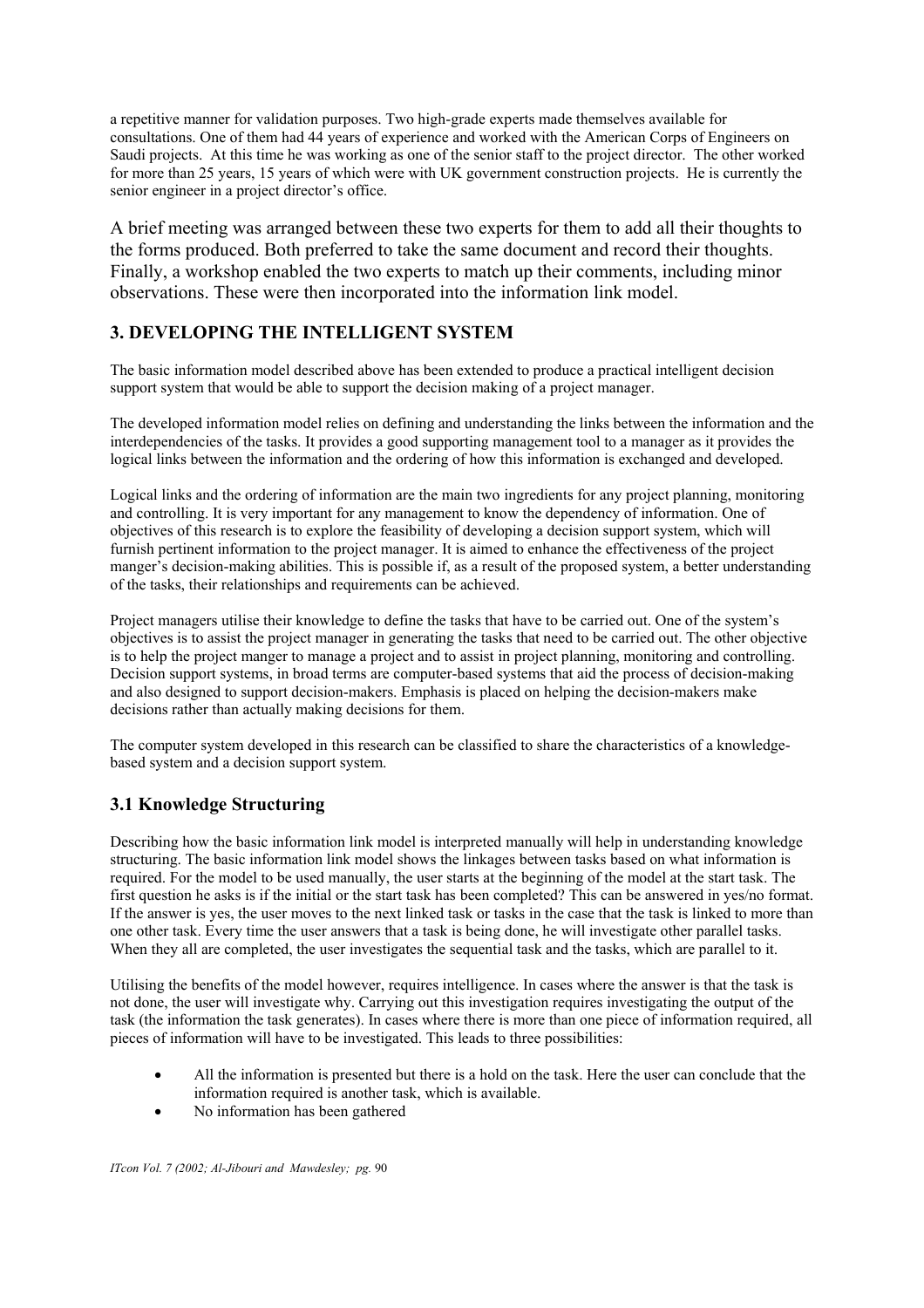• Some pieces of information are complete and others are not.

In the third possibility, the user will highlight what pieces of information have been gathered, trace their flow to other tasks and investigate if other information, dependent on the completed information, has also been collected.

In order to explain the interpretation of the information links and how Artificial intelligence is applied to extend the capability of the basic information link model, it is convenient to use the analogy of a postman. This analogy can be used to explain how the basic information model is interpreted as a search space. The basic information link model is like a city map that is given to a postman. This postman's job is quite different from that of an ordinary postman; he is given a start point and his success is accomplished when he delivers the mail to every unit in the town (that is when he reaches his objectives). However, the mail (the sub-objective and objective) he delivers is not given to him in advance but rather he has to collect it from units in the town and deliver it to other units, in that he is directed to an initial starting location. The map he is given shows every unit and how it is linked to other units; these units are grouped into clusters and each cluster consists of two parts. The postman delivers mail to one part in a cluster and he has to wait and collect other mail from the second part of the cluster. The mail he collects and delivers from a cluster can all be given to him at once or at different times. However, the movement between clusters is restricted, in that he cannot use the same road back and forth. The map also shows the major road between clusters and the secondary road between units. In order to move from one location, a cluster or a unit to another the postman has to assess the status of the move. Each time the status changes, (for example there is mail ready to be delivered) the postman has to decide what road to take in each situation, although for him to perform efficiently, he has to decide in a advance the rules he will adopt in delivering mail under different situations.

Similarly, the city may represent the information link model in that:

*The clusters of units represent the task The units represent the pieces of information The major roads represent the task-to-task links The secondary roads represent information-to-information links The two parts of the cluster represent the input and the output of a task* 

Searching the basic information link model requires the setting up of rules. Rules that guide the search problem are shown in Figure 6.

### **3.1.1 Simplified decision trees**

Decision trees are a graphical representation of a decision process that attempts to mimic the knowledge domain of experts. When decision trees are used the inference strategy involves no search, unlike the rule-based system. However, the inference when using decision trees is achieved by following a tree from the root to a leaf (node). The basic elements of a tree are attributes and outcomes. The outcome on the leaf of the tree is reached based on the value of the attribute.

More interestingly, one characteristic of trees is that a tree can represent an attribute itself. For example, a tree that has attributes and outcomes can represent attribute 2 in Figure 7. In this case, when an attribute is encountered in a tree, if a tree represents the attribute, then the inference will move to executing this tree before returning to the original tree. This process is referred to as the backward chaining of trees and can be linked to many levels below. If an attribute does not have a corresponding tree, then the inference engine prompts for its value. When a leaf outcome is reached and this leaf is pointing to another tree, then execution moves to the new tree. This process is referred to as the forward chaining of trees.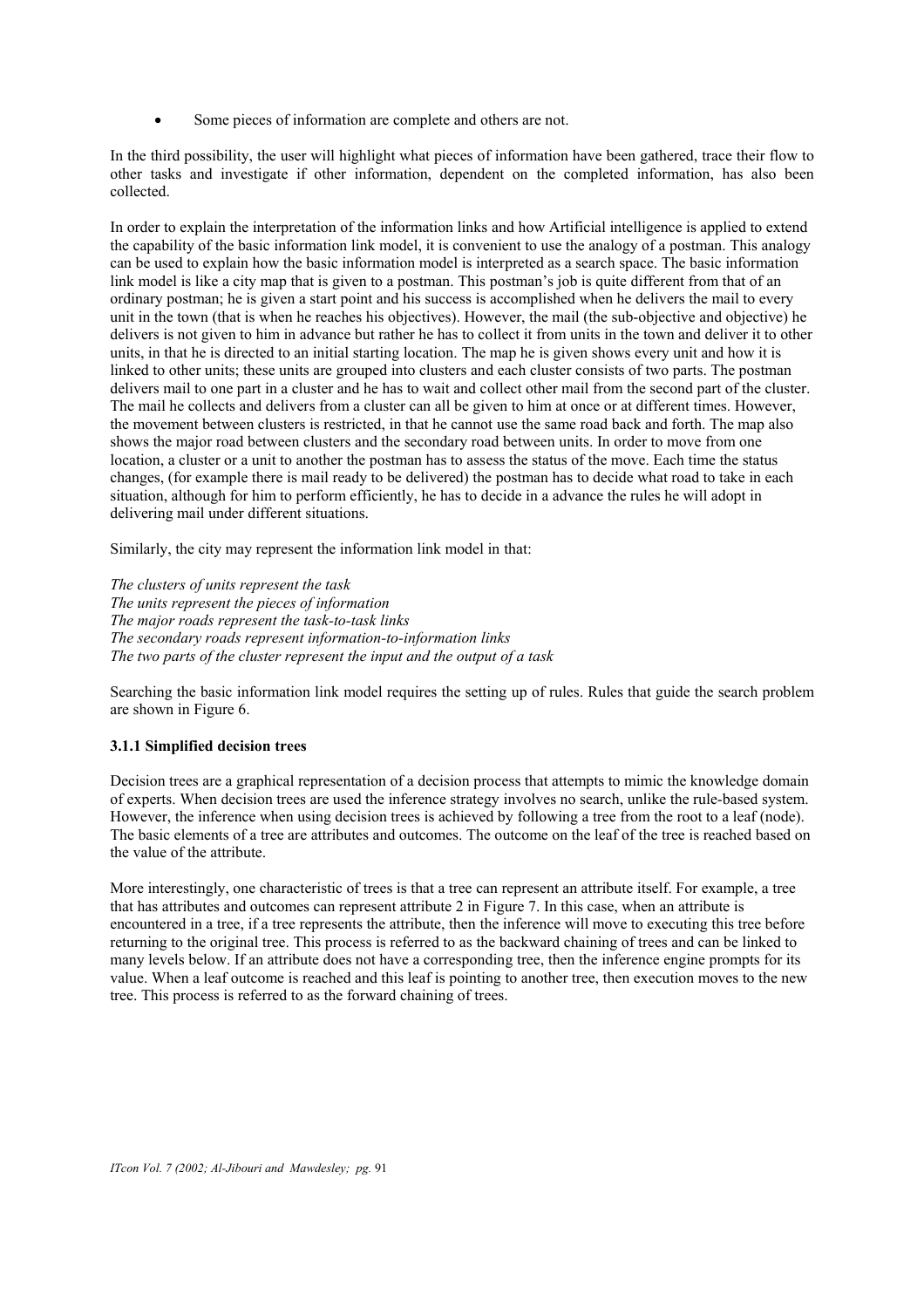# **General rules for the tasks connection**

### **Rule No. 1**

Each task has a status, which relates to its output.

### **Rule No. 2**

| the condition of a task is done<br>IF<br>(this implies that the condition of all the input and output is positive) |  |  |  |
|--------------------------------------------------------------------------------------------------------------------|--|--|--|
| THEN the output is already generated                                                                               |  |  |  |
| the condition of a task is <u>negative (not done)</u><br>IF<br>(this implies one of the following):                |  |  |  |
| <b>THEN</b>                                                                                                        |  |  |  |
| Rule No. 2A:                                                                                                       |  |  |  |
| Some or all of the output is not done and /or                                                                      |  |  |  |
| Rule No. 2B:                                                                                                       |  |  |  |
| Some or all of the input is not done.                                                                              |  |  |  |

*FIG.6: Rules for searching the problem space* 



### *FIG.7: Decision tree*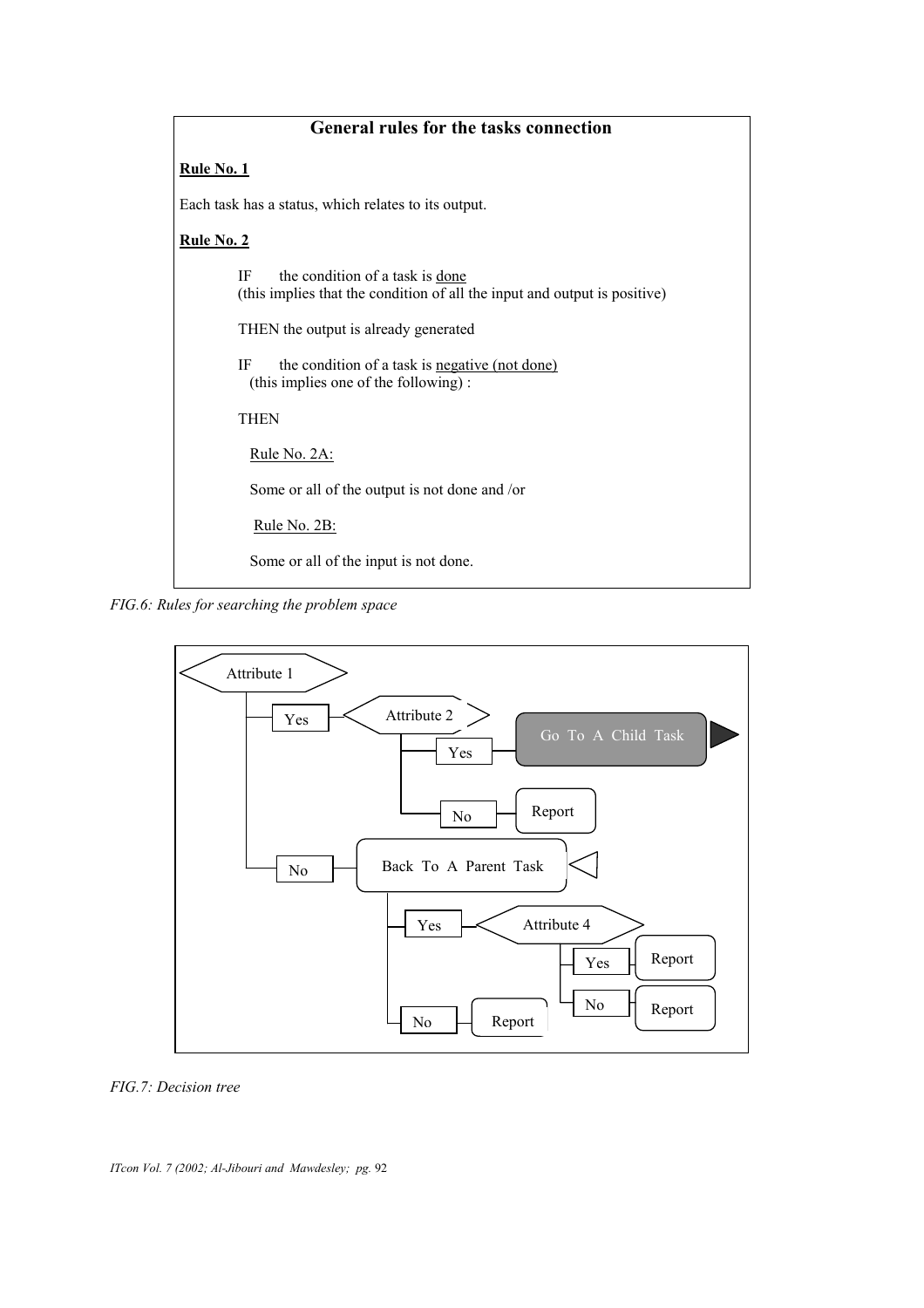Representation using decision trees has the following features:

- It is more understandable than production rules, because of the graphical nature of its syntax and chaining strategy.
- Inference from trees can be a few orders of magnitude faster than inference using other representation. For example, it eliminates the need to search rule bases.

The main disadvantage of decision trees is that the decision tree expands exponentially. For example, when representing a task that has only four attributes, the tree will have 16 outcomes.

Some of the tasks in the basic information-linked model have more than 10 attributes as their input. The problem of the expansion of trees has been overcome by using a simplified decision tree.



*FIG:8: Types of connectors* 

To overcome the problem of using decision trees in relation to the expansion and use of trees, two main functions are used in this research. First, to capture the factual knowledge (facts) that is provided by the user of the system regarding the status of the tasks in the project and to discover whether or not these have been done and gathered by the system during consultation sessions. Based on the factual knowledge gathered, the second function of the decision trees is to find the most appropriate connection. At any stage of a task there are five possible connections. These connections are shown in Figure 8 and can be defined as follows:

- Type  $(1)$ : Task  $(X)$  is connected to another task  $(Y)$ ; this only applies if the state of the task under investigation  $(X)$  shows that the task  $(X)$  has been completed.
- Type  $(2)$ : Task  $(X)$  is connected to its output; this only applies if the state of the task under investigation  $(X)$  shows that the task  $(X)$  has not been completed.
- Type (3): The task is connected to its input; this only applies if the task output has not been generated (completed).
- Type (4): This connects the available output of an unfinished task to a related task or subtask.
- Type (5): This connection is activated in all cases, whenever there are no more information links to investigate. The connection leads to the generation of a report (generation).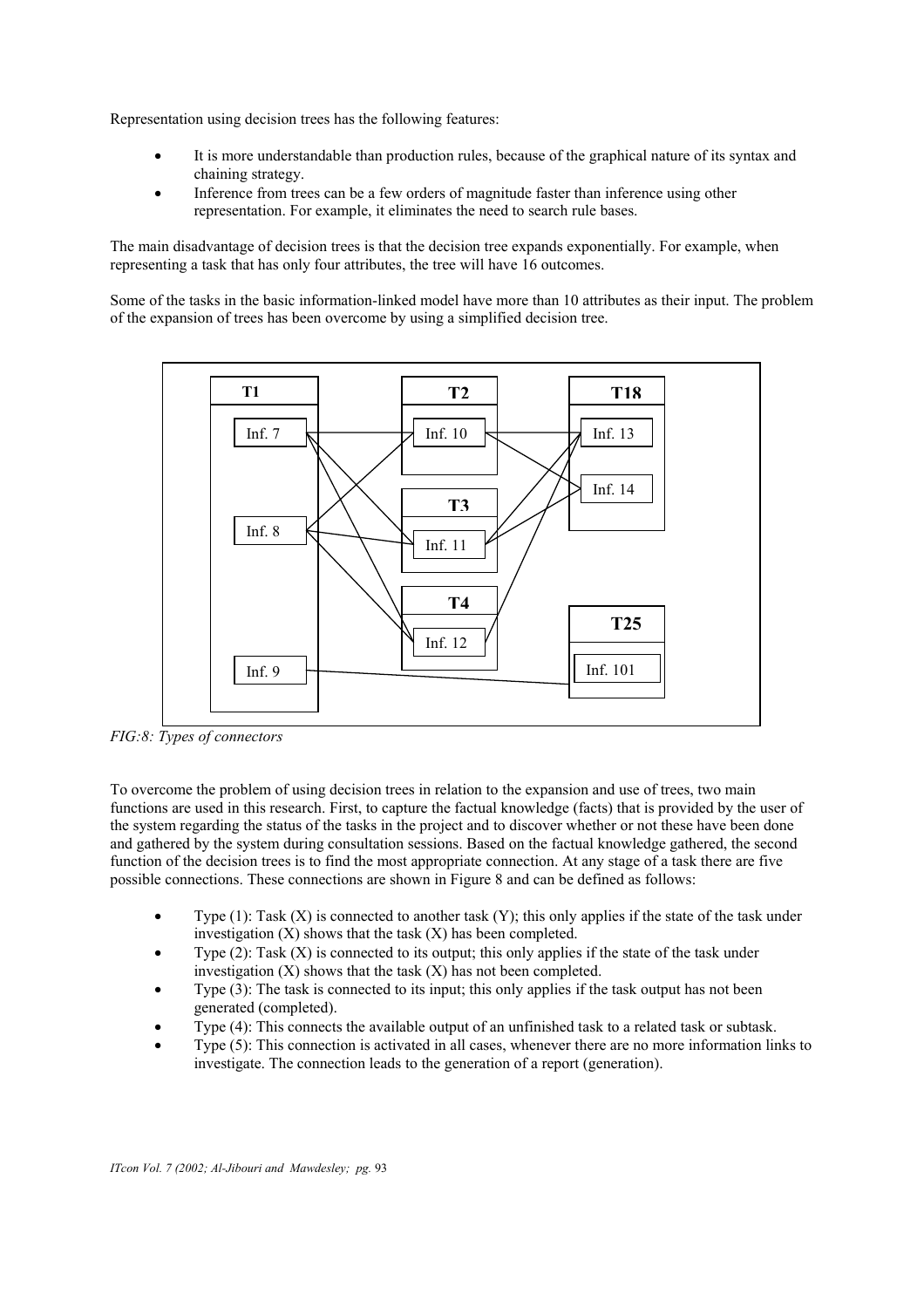The main advantage of the basic information links model lays in the features it offers regarding the relation of information-to-information links rather than tasks to task links. In cases where a task has not been performed, two possibilities occur: either part or all of the output generated by the task is not done or the input required by a task is not provided. However, when part of the output of a task is already done, this leads to situations where time can be saved and other possible tasks or subtasks can be completed. This is the role of the Type (4) connection. The Type (4) connector is activated only when there are finished subtasks that are required by either a task or another subtask. Grouping related information makes the Type (4) connector more effective. A simple example of how the grouping of related information is done might help clarify the need for the grouping. In this example, numbers will be used rather than tasks or subtask names to make the example simple, see figure 9**.**



*FIG.9: Grouping related information*

Task 1 generates information 7, 8 and 9. Information 7 and 8 are required as an input to information 10, 11 and 12. Information 9 is required as an input to Task 25 information 101. In this situation, Task 1 is said to have a set of information  $[(7, 8), (9)]$ .

Typifying the connectors and grouping the information permits the design of a simple version of decision trees that can capture the facts from the user and activate the proper connector type.

This simplified tree is composed of two parts. The above is responsible for capturing and recording the facts provided by the user. The second part of the tree is written in the form of a simple procedure that activates the proper connector based on the provided facts. Figure 10 shows a simplified decision tree.

### **3.1.2 Summary of knowledge structuring**

The lack of a modelling methodology for decomposing a large application into a hierarchical structure represents a major difficulty in building knowledge base systems. Within the method used, the difficulty of structuring the knowledge has been overcome by the following.

- 1. The information-link model provides a structure of allowing each related piece of information to be in one unit, called a project manager task
- 2. An individual tree represents each task. A tree representing a task has two outcomes based on the state of the task, that is, whether the task has been performed or not. Thus, the tree will correspond to two trees. These are:
	- a) A tree corresponds to the next task tree only if the state of the predecessor task has been performed: As for example, if Task 1 and Task 2 are done, the next task to be investigated is Task 3.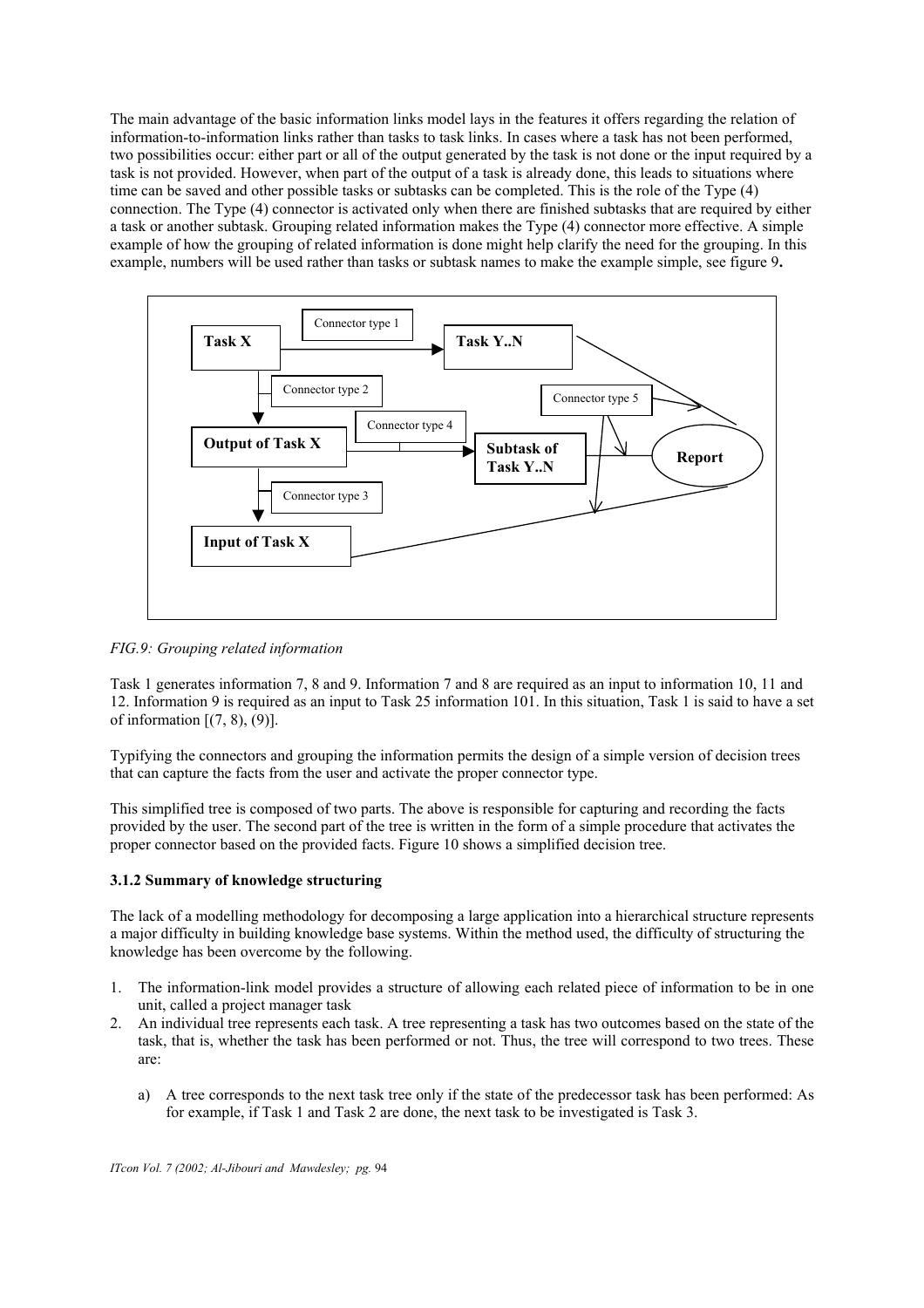b) A tree corresponds to a tree that investigates the root of a difficulty by capturing the status of whether information has not been generated. If not, the tree is linked to its parent tree and then:

3. Trees are linked to parallel task's trees. A parallel task tree is a tree that shares as input the output of a predecessor task.

In exploring the state of the information in any unfinished task, if part of the information is generated, and this part provides an input to a subsequent task, the state of the subsequent task is investigated.

# **3.2 Expert system shell for the proposed system**

An expert system shell was used for the development of the proposed system. The shell chosen was XpertRule. This choice was made for the following reasons:

- It is relatively cheap.
- It has its own procedural programming language for computations.
- It provides a wide range of facilities for the users as menus and explanation facilities.
- It can run on personal computers in a Window 98 environment.
- It utilises production rules and decision trees. Each decision tree can consist of (16000 tasks) that can be built individually tested and debugged.
- The knowledge base can be constructed in a similar way to that in which experts structure their decisions, by allowing direct editing of decisions trees.
- More advantages can be seen in the flexibility of maintenance in terms of time and lower cost. End users can easily modify decision trees whenever they are constructed and a change of rules is required.
- It is easy to learn and its end product can be used without the need for computer training.
- The supplier is consciously targeting decision-making theories as was noticed from the manuals of the shell. (It was felt that this is a good indication of effective support.)
- It provides links with Microsoft Office.

# **4. OVERVIEW AND USE OF THE INTELLIGENT SYSTEM**

The Intelligent System is composed of two main subsystems: the knowledge-based system, and the database subsystem. The knowledge-based subsystem component constitutes the information link model, which is built using decision trees. A report generator and explanatory text are also provided within the knowledge-based subsystem. The knowledge-based subsystem is integrated into the database subsystem component, which is built using Microsoft Access and Microsoft Excel. Figure 11 shows the architecture of the prototype.

### **4.1 Knowledge-based system component – The Task Generator**

The basic information link model is extended to a knowledge-based system that utilises the simplified decision trees discussed above. As mentioned earlier the strength of the model rests in its ability to show the links between the information.

The current state of a project is the main issue that the project manager assesses before deciding on what tasks need to be undertaken. In planning, one if the roles of the project manger is to identify the tasks that will need to be done. Controlling and monitoring are through continuous assessment of what tasks have been performed, and what tasks and subtasks are ready to be performed but have not yet been carried out.

The objectives of the *Task Generator* component are as follows:

- To capture the status of the project by investigating what tasks have been done
- To identify tasks and subtasks that are ready to be performed
- To identify tasks that will have to be performed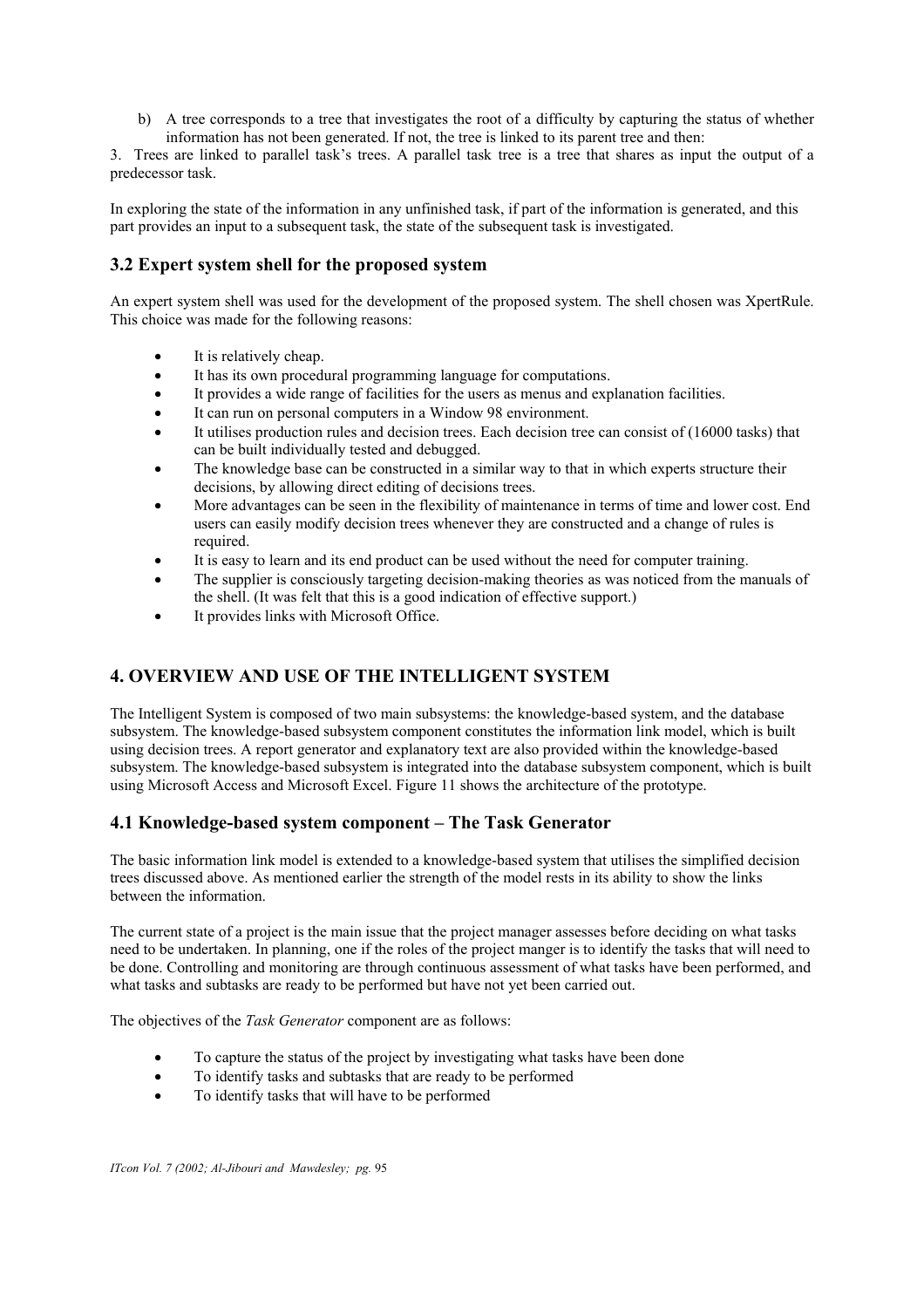

*FIG.10: Example of a simplified decision tree*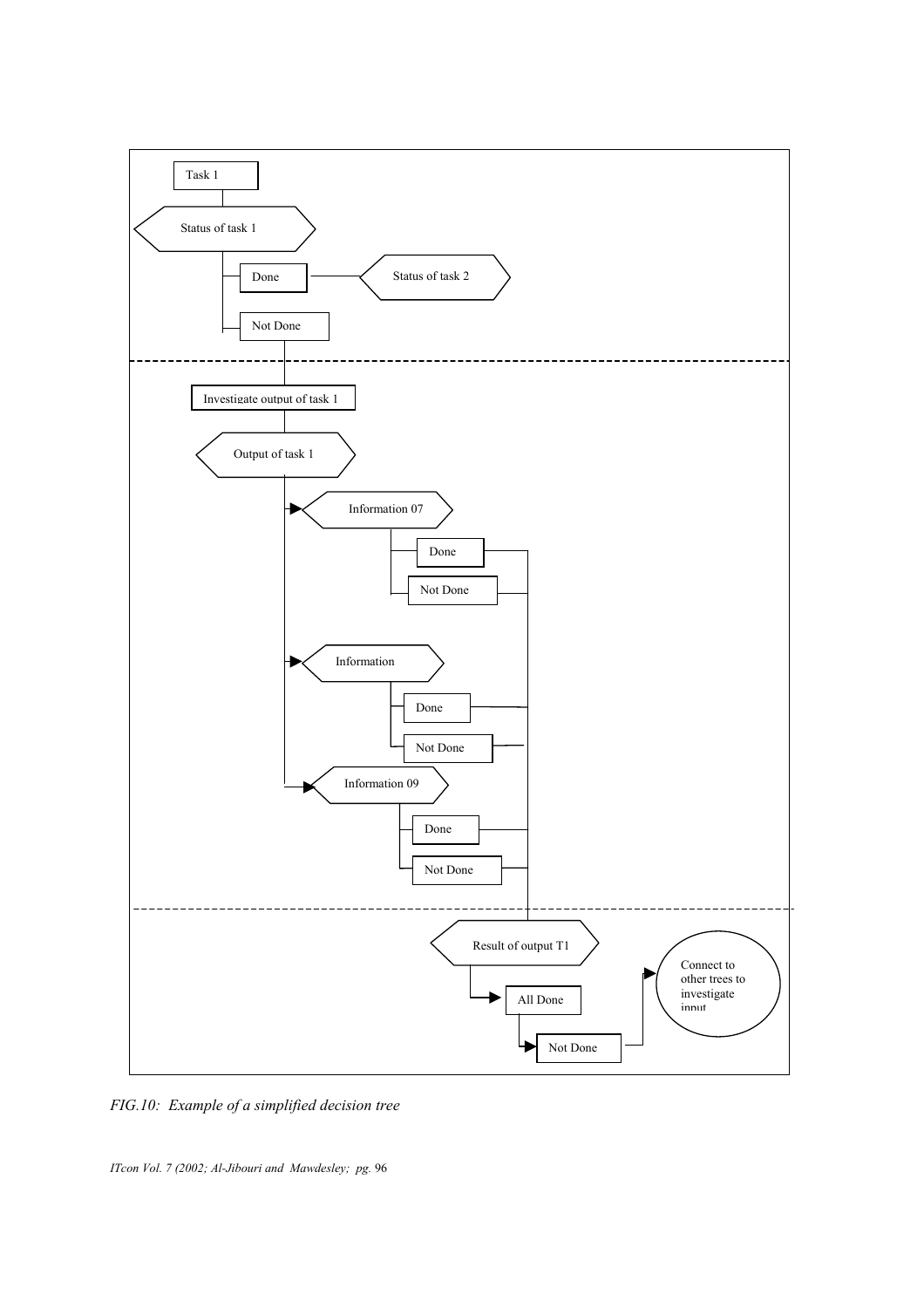

*FIG.11: Intelligent system architecture* 

## **4.2 Database management subsystem -The Task Controller**

The database management subsystem has been developed using Microsoft Access 97 and Excel 97. The knowledge-based subsystem interacts with Excel through what is called Dynamic Data Library (DDL) and Dynamic Data Exchange (DDE) techniques. Excel is used as a server for the knowledge base and as a client for the databases. The database subsystem is executed only through the knowledge-based subsystem. When first executed, the system asks the user if he wants to go to task generator or if he wants to go to task monitoring and controlling.

This part of the system is based on the output of the first component "The Task Generator" described in the previous section. It highlights the tasks and subtasks; it allows the user to investigate the dependency between tasks; it shows the requirements of each individual task that has to be performed; it also allows the user (the project manager or the task manager) to define the attributes of the subtasks (activities), their duration, start time, finish time, and as the project progresses, other information which is required, such as the actual start of a subtask. The objectives of the task controllers are as follows:

- To show the relationship between tasks
- To show the relationship between information
- To allow the project manager and task manager to define the attributes of subtasks (e.g. start times)
- To provide the user with a progress and status report.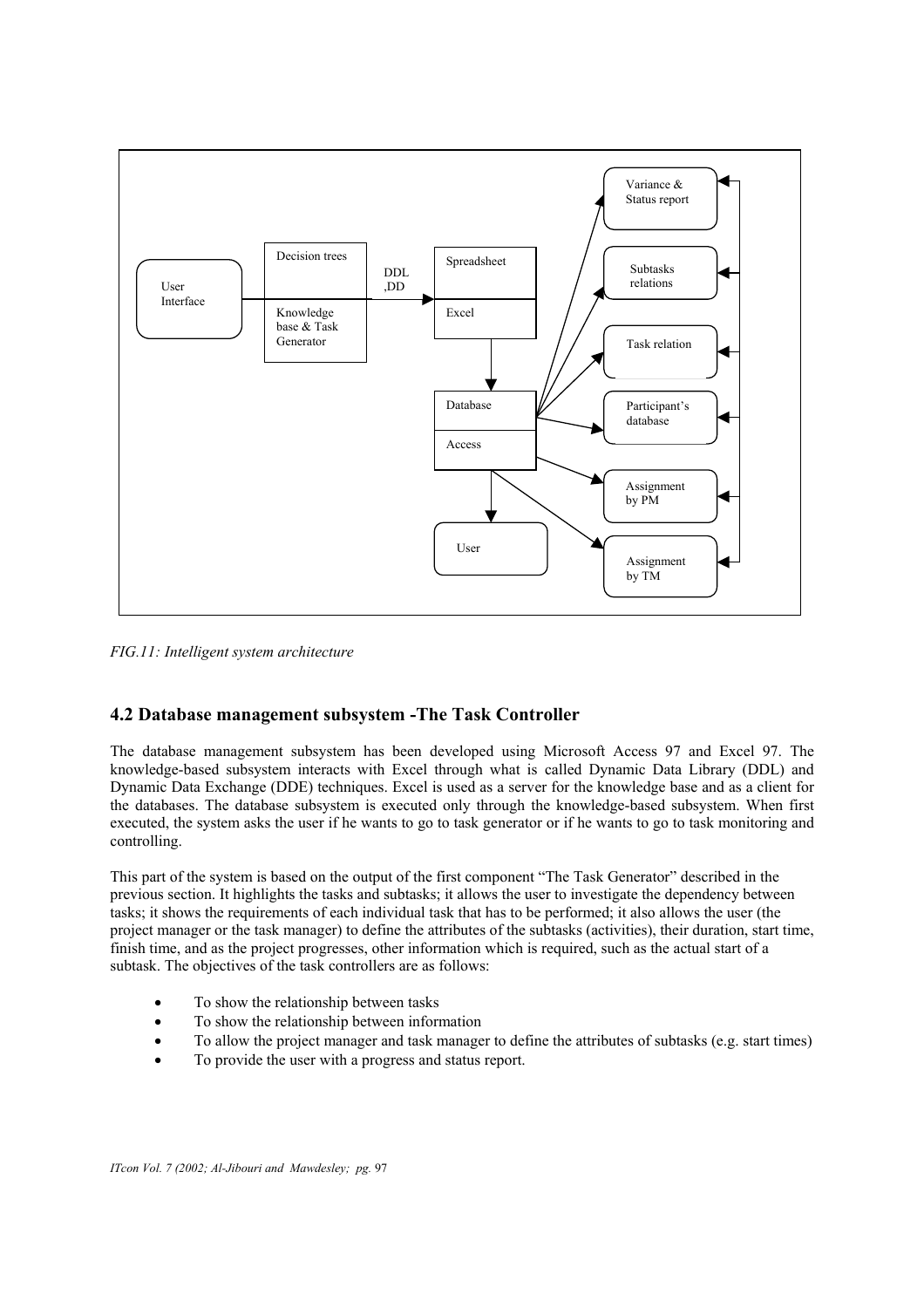## **4.3 Main features of the system**

The main features provided by the system include:

- *Task recognition:* This feature provides the user with tasks that are ready to be performed. It provides the user with a report of what tasks are ready for execution. In the report, the questions asked to the user are listed and the rationale of how the tasks are chosen is detailed. In cases where the user provides the system with inconsistent information, special reports are provided stating any contradiction or inconsistency. The user can then go back, to change the answers.
- *Sub-*task *assignment:* This feature enables the project manager to assign responsibility to subtasks and provide information related to these sub-tasks such as estimated duration, estimated start and finish times. Figure 12 shows a copy of the computer screen of the form ' Sub task assignment by a project manager '. The screen also shows the subtasks that are required to finish or generate the tasks as well as those subtasks, which are dependent on other subtasks. The manager can also see the list of the subtasks required.
- *Task input-output:* In this feature, the user is provided with an option to choose a task. Once a task is chosen, the task requirements will be presented to the user together with the information that the task requires and those that the task generates. The user is provided with the option to see a list of the tasks and to go back and forth to check different tasks.
- Variance *Tracking:* The information provided by the project manager concerning the planned estimates and those that are provided and reported by the task manager are essential in order to report the status of the project and to calculate variances.
- *Responsibility Tracking:* In this option, the user is provided with a dialog box that allows him to enter a name or choose a name from a list to investigate what are the tasks/subtasks that an individual is responsible for. This feature is needed when a task or subtask is encountering difficulties and the user wants to find what other tasks/subtasks are the responsibility of the same manager. Other benefits of this feature are for each individual to list and report the tasks he is assigned to and also for the manager to check the workload of individual staff.

## **5. TESTING OF THE SYSTEM**

Many dimensions exist in testing the effectiveness or utility of a decision support system. Testing normally relates to the performance of the system, its completeness and accuracy, the utility and benefits of the system, and the feedback to the knowledge engineer during development stages.

Since the purpose of the intelligent expert system developed here is to aid decision making, it was important that testing covers the following two major areas:

- The correctness of the Information within the knowledge-base
- The usability of the system

Experts from both academic and industrial sectors carried out informal test cases. The test cased resulted in certain suggestions for some additional work.

The testing of the system in both of the above areas has produced very satisfactory results in terms of the correctness of the information and the system's performance and usage. Also ideas for extending the system 's capabilities were suggested. The suggestions were not seen as limitations of the system but rather as improvements for future work. Improvements, such as for example adding an automated knowledge acquisition facility to the system, that will allow users to include new knowledge that is not currently in the system.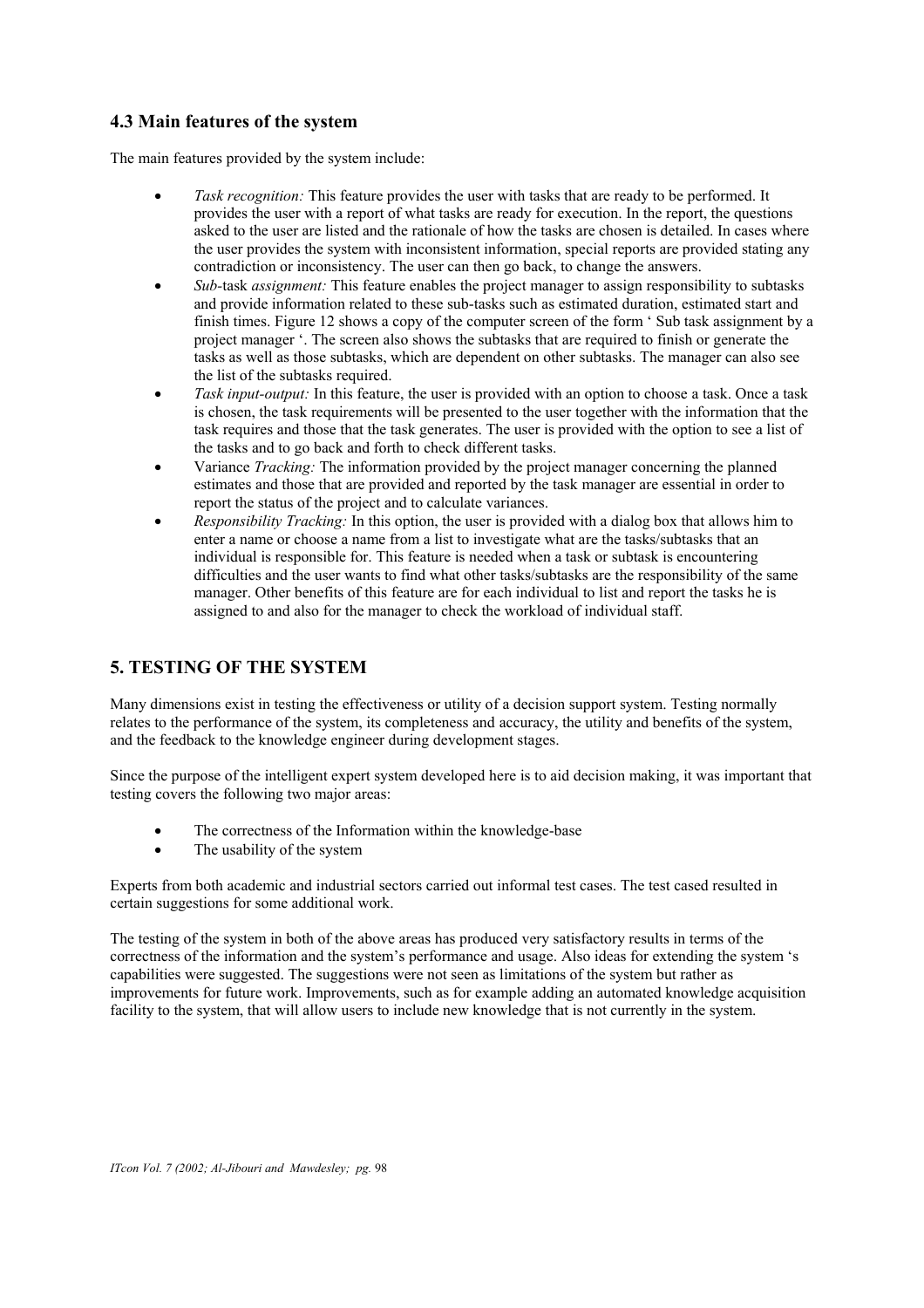| 图 Sub-Task Assignments By Project Manager   |                                        |                                                                   |                     |                                       |  |  |
|---------------------------------------------|----------------------------------------|-------------------------------------------------------------------|---------------------|---------------------------------------|--|--|
|                                             | 13 <br><b>Site Selection</b>           |                                                                   |                     |                                       |  |  |
|                                             | <b>Generating The Above Subtask</b>    |                                                                   |                     | The Above Subtask Participates In     |  |  |
|                                             | Requires The Following:-               |                                                                   |                     | The Generation Of The Following Info. |  |  |
|                                             | RequirementAnalysis                    |                                                                   |                     | <b>DesignDirectiveForm</b>            |  |  |
|                                             | GeneralSiteData                        |                                                                   |                     | ApproximateNoOfDrawings               |  |  |
|                                             | <b>ClientCostLimits</b>                |                                                                   |                     | NeedForSpecializedExpertise           |  |  |
|                                             | ClientExpectationOf Quality            |                                                                   |                     |                                       |  |  |
|                                             | TimeRequirments                        |                                                                   |                     |                                       |  |  |
|                                             |                                        |                                                                   |                     |                                       |  |  |
|                                             | AssignThisSubtaskTo                    |                                                                   |                     | <b>ShowMeAllSubTasks</b>              |  |  |
|                                             | <b>Rawan</b><br>$\mathbf{r}$           |                                                                   |                     | <b>Site Selection</b>                 |  |  |
|                                             | BaseLine Information (Project Manager) |                                                                   |                     |                                       |  |  |
|                                             | EstimatedStartTime                     |                                                                   | EstimatedCosl       |                                       |  |  |
|                                             | EstimatedFinishTime<br><b>PM</b>       |                                                                   | EstimatedDurationPM |                                       |  |  |
|                                             |                                        |                                                                   |                     |                                       |  |  |
|                                             |                                        |                                                                   |                     |                                       |  |  |
|                                             |                                        |                                                                   |                     |                                       |  |  |
|                                             | Back To Main menu                      |                                                                   |                     | Save &Exit                            |  |  |
|                                             |                                        |                                                                   |                     |                                       |  |  |
|                                             | Record: $H \mid 1$                     | $3$ $\rightarrow$ $\rightarrow$ $\rightarrow$ $\rightarrow$ of 69 | $\left  \right $    |                                       |  |  |
|                                             |                                        |                                                                   |                     |                                       |  |  |
| Ĵ<br><b>R</b> Start   & ProMaAss<br>2:18 AM |                                        |                                                                   |                     |                                       |  |  |

*FIG. 12: Copy of the screen Sub-task assignment by a project manager* 

# **6. CONCLUSIONS**

The knowledge acquisition undertaken in this research has shown that the difficulties usually associated with building knowledge-based systems due to knowledge acquisition can be minimised by following the steps adopted in the knowledge acquisition section. Decision trees if properly used can be used as a knowledge representation to overcome the problem that usually exist in using production rules such as modelling large application into a hierarchical structure.

Such structuring within the developed link model can also help in co-ordinating the efforts of the members of the project. By assigning responsibilities to information, each person responsible for generating information can assess the status of information, which is required, and all could be then notified if it is available. If that information is not available when it is needed, the path can be traced back in order to find the problem. When information is ready, the person responsible for the information knows to whom that information must be communicated.

The basic link information model is extended to an intelligent computer system that can take advantage of the usefulness of the model and be used as a control tool for the project manager. The intelligent system is used as a control tool that will assist project managers in planning, monitoring and control of their projects.